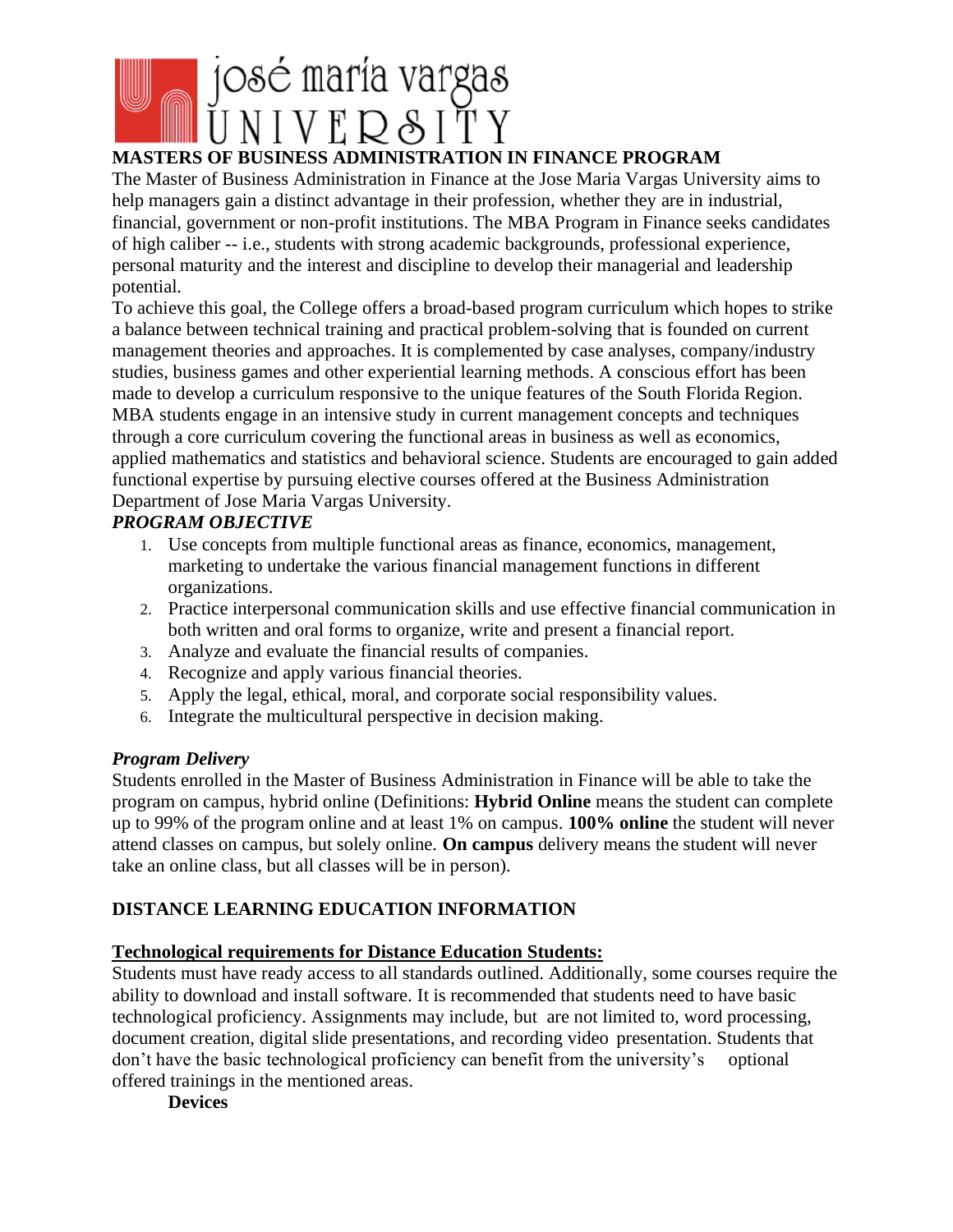# josé maría vargas<br>UNIVERSITY

- A Desktop or laptop device is necessary to complete the coursework.
- Desktop or laptop device must have Windows 8/10 or MacOS 10.10 or above and the capability of producing sound via speakers or headphones.
- Mobile devices may be used for some, but not all, LMS functions. A mobile device cannot replace a desktop/laptop.

# **Connectivity**

- High-speed Internet connection: Cable, DSL, etc.
- Internet Web Browser (Firefox, Internet Edge, Safari, or Google Chrome).
- Personal or university e-mail account. **Recommended creation/processing software**
- Word Processor (MS Word, Google Docs, etc.).
- PDF Reader (Adobe Acrobat Reader or Apple Preview).
- Additional software may be required for certain courses.

### **Students privacy:**

Student privacy is very important to the university. Students the university FERPA statement located university website under the consumer disclosures tab in the financial aid section. Students may also review the student records section of the university catalog pages 79-80 for more information on privacy.

### **Verification of Identity Protection:**

During the admissions process students will be asked to provide a copy of their state or government issue ID. After students begin their program they will be required to upload a face picture to their Vargas Portal profile. Student identities will be verified and their privacy protected through the use of a student a unique username and password during the Admissions process. The Admissions and Financial Aid Offices will verify incoming student documentation. Student privacy will be protected through the https secure connection of the Vargas Portal. Students will login online and agree through a student agreement that they are the sole users of the course materials. Students will be ask to submit their assignments on the Vargas Portal.

### **Additional Distance Education Fees:**

There are no platform access fees, online library access fees, fees associated with identity verification and the course textbooks maybe purchased by the students on amazon.com and other online retail stores. If students desire the university to purchase the course textbooks for the student, the university will charge the cost of the book plus \$30 to the student account. Through the Vargas Portal students will be able to pay the charges, if they desire the university to buy the books for them.

# *ADMISSIONS REQUIREMENTS*

Students must present the following minimum qualifications:

Completed online admissions application, including a \$75.00 nonrefundable application fee.